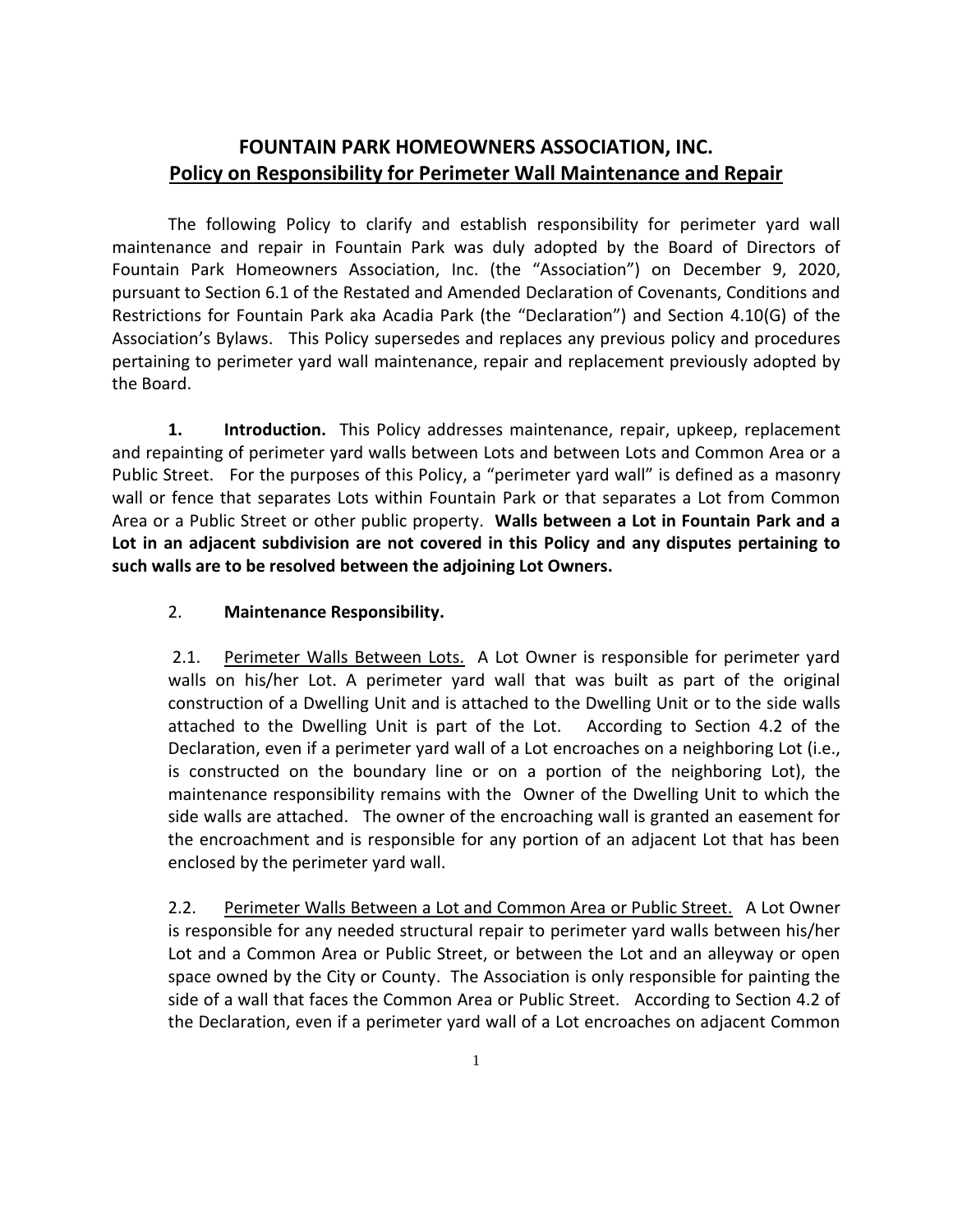Area, the structural maintenance responsibility remains with the Lot Owner. The Lot Owner is granted an easement for the encroachment and is responsible for maintenance of any Common Area has been enclosed by the perimeter yard wall.

3. **Disputes between Lot Owners.** If a dispute arises between adjoining Lot Owners pertaining to maintenance or repair of a perimeter yard wall that is between the Lots, the dispute shall be resolved by the Lot Owners and not by the Association, which shall have no involvement in such disputes.

4. **Changes to Perimeter Yard Walls.** If all or a portion of a perimeter yard wall needs to be replaced, any change or modification from the original materials and appearance of the wall must have the prior written approval of the Board of Directors in accordance with Article III of the Declaration. The Board of Directors has the sole discretion to approve or reject any proposed replacement perimeter yard wall. **Materials used for replacement walls need to be the same as materials already being used in Fountain Park.**

DATED this 9th day of December, 2020.

By:

FOUNTAIN PARK HOMEOWNERS ASSOCIATION, INC., an Arizona non-profit corporation

> \_\_\_\_\_\_\_\_\_\_\_\_\_\_\_\_\_\_\_\_\_\_\_\_\_\_\_\_\_\_\_\_\_\_\_\_\_\_\_\_\_\_\_\_ Alicia I Navia

Its: Alicia Navia, President

ATTEST:

\_\_\_\_\_\_\_\_\_\_\_\_\_\_\_\_\_\_\_\_\_\_\_\_\_\_\_\_\_\_\_\_\_ Melissa Mora-Lovelady

Melissa Mora-Luvlady, Secretary

Signature: ALICIA / NAVIA<br>[Alicia I Navia](https://na1.documents.adobe.com/verifier?tx=CBJCHBCAABAAvpcAjmKlHD2xnLJnV6m8_CM-7Yfiva9V) (Dec 14, 2020 18:26 MST)

**Email:** ainavs319@gmail.com

**Signature:** [Melissa Mora-Lovelady](https://na1.documents.adobe.com/verifier?tx=CBJCHBCAABAAvpcAjmKlHD2xnLJnV6m8_CM-7Yfiva9V) a-Lovelady (Dec 14, 2020 18:59

**Email:** mluvlady@gmail.com